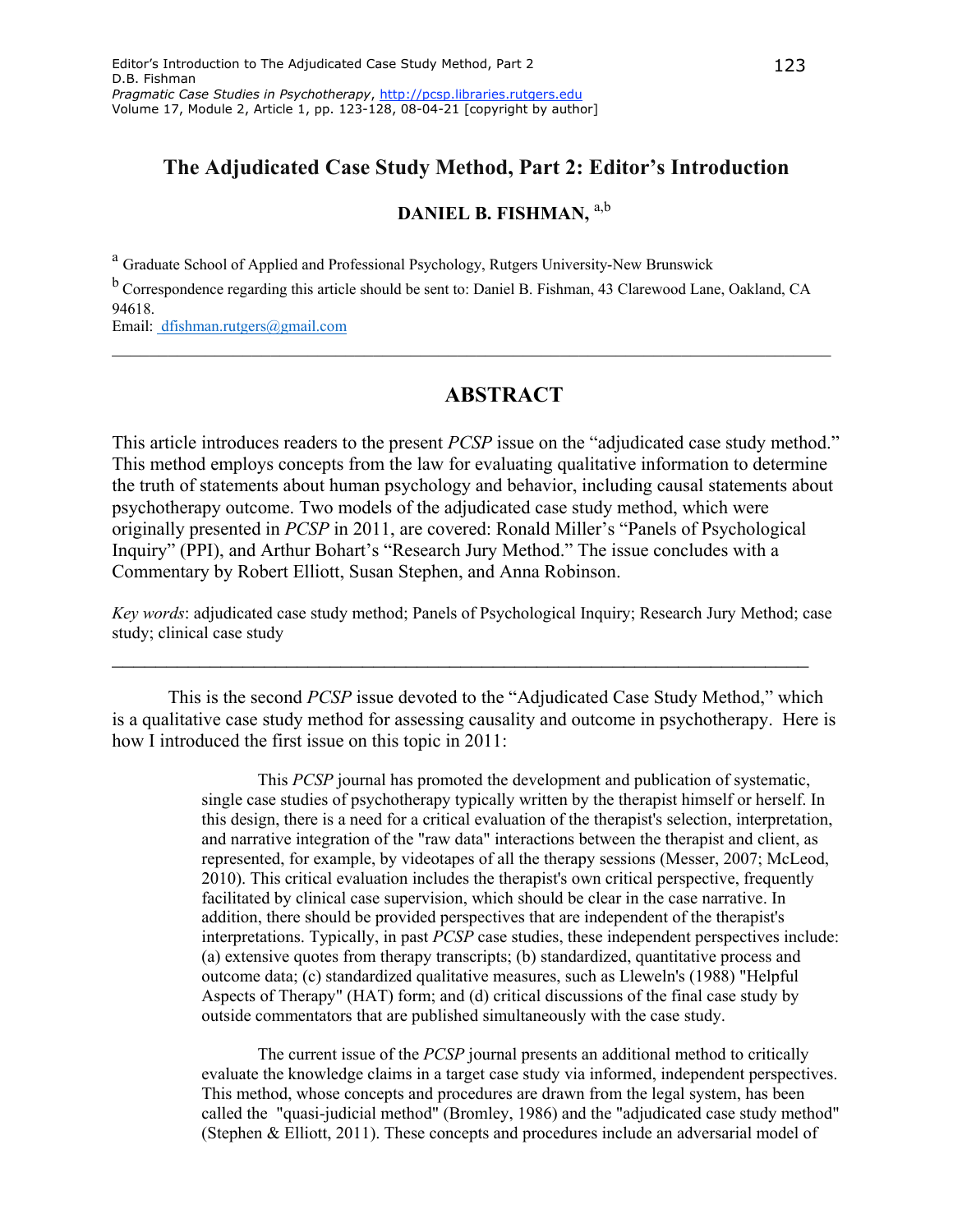truth with (a) its systematic use of advocates (such as prosecutors) and critics (such as defense lawyers); (b) its use of the cross-examination of relevant actors and witnesses; and (c) its use of panels of jurors or judges, who come to a final decision on the truth of knowledge claims, sometimes taking into account the views of the advocates, critics, and witnesses (Fishman, 2011, p. 1-2).

# **RONALD MILLER'S "PANELS OF PSYCHOLOGICAL INQUIRY" (PPI): THE CASE OF "RONAN"**

#### *The Method*

The present issue contains the two models of adjudicated case studies that were published in the first issue (Fishman, 2011). First Ronald Miller and colleagues (Miller et al., 2021) present a case example of his "Panels of Psychological Inquiry" (PPI) model (Miller, 2004, 2011), which parallels the process of a court hearing in detail. Specifically, in this issue Miller applies his PPI model to the case of "Ronan," a two year old boy who was diagnosed with moderate to severe autism spectrum disorder (ASD), and treated in an Early Intervention, Therapeutic Daycare Center (hereafter called "The Daycare Center"), a specialized childcare facility for children with autism.

The Daycare Center provides a form of "DIR/Floortime" treatment, which focuses on the social relationship between adult caregiver and child, with learning opportunities through social interaction. This was a controversial case since the treatment employed challenged the prevailing wisdom in the ASD field: the accepted therapy model for autism of Applied Behavior Analysis. In the PPI, Miller brought together the following individuals: (a) the clinician who provided the therapy and her supervisor as "witnesses" to how Ronan originally presented, the nature of his therapy, and the outcome of his therapy; (b) an "advocate" for the value of the treatment; (c) an opposing "critic" of its value; and (d) three judges who evaluated the evidence and testimony of individuals (a) - (c). There were four truth claims that the PPI sought to answer, as follows

- Claim #1: At the time of treatment, Ronan had Autism Spectrum Disorder (ASD)  $(p. 146)$ . ...
- Claim #2: The therapist implemented a relationship-based model of therapy in the context of the Center's therapeutic milieu (p. 151). …
- Claim #3: Kristin's application of relationship-based therapy, in the context of the Daycare Center's therapeutic milieu, improved Ronan's outcomes (p. 159)...
- Claim #4: It is likely that there is at least a subset of children with moderate to severe Autism Spectrum Disorder for whom this treatment is likely to be helpful" (p. 164).

#### *The Clinical Case and Setting*

Ronan was born to drug-addicted parents who had difficulty meeting his needs. At 20 months old, he went into custody of the Child Protective Services Department of the State of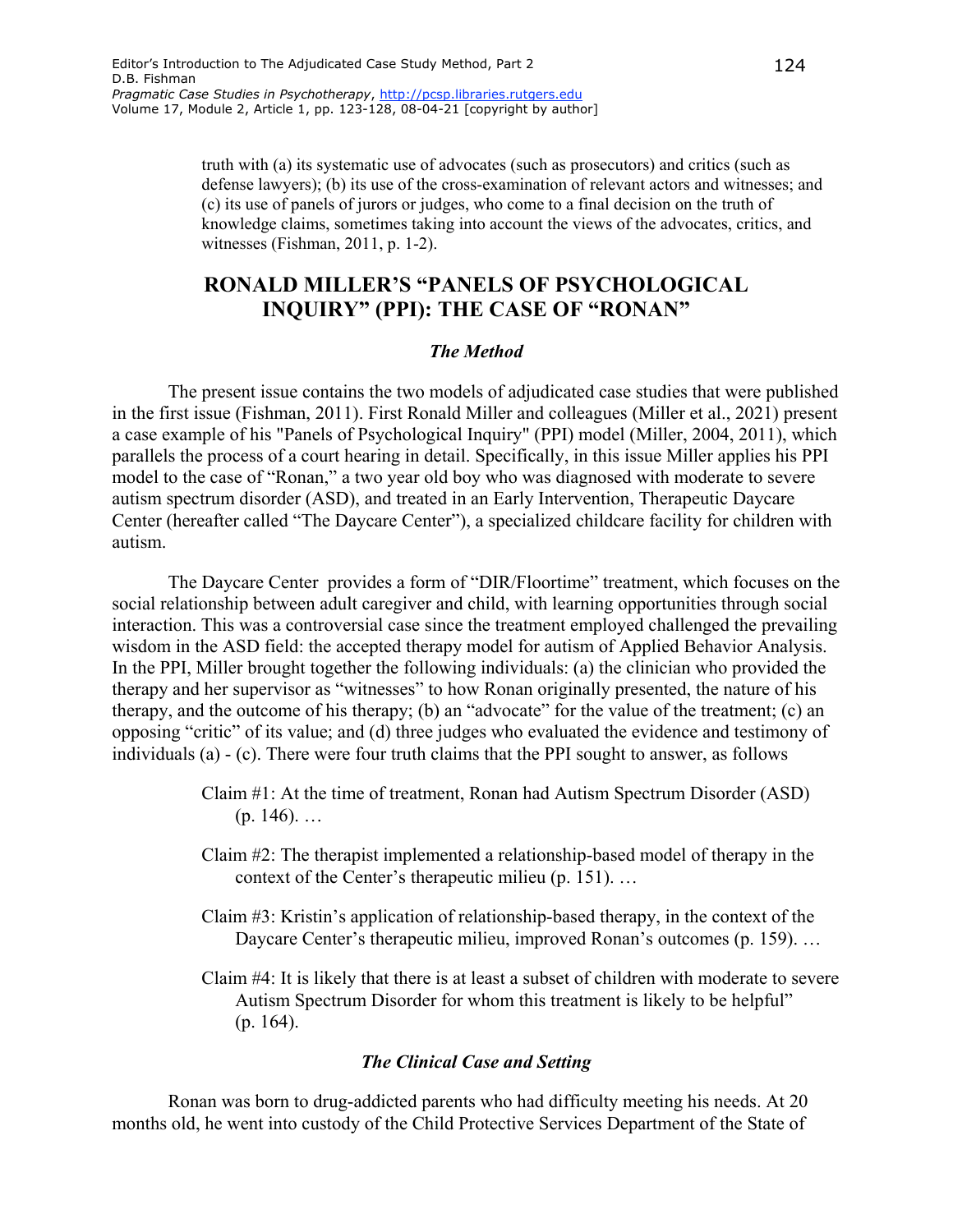Vermont, and he then began to live with his aunt, "Annette." In her care, he was evaluated by a Child Development Clinic to address his significant developmental delays. He was diagnosed as being on the autistic spectrum because of his deficits in social communication and social interaction; and his restricted, repetitive, and stereotyped patterns of behavior, interests, and activities. Based on this diagnosis, at 25 months Ronan started at the Daycare Center.

As part of her practicum and internship in a clinical psychology MA training program, Kristen Mount was assigned to the Daycare Center, and Ronan was one of her clients. Her work with Ronan was supervised by the Daycare Center's founder and director, Michelle Fouts, a licensed clinical psychologist. Mount's masters thesis was a detailed systematic case study of her work with Ronan. An edited version of her thesis (Mount, 2021) was an important component of Miller's PPI about Ronan, and this edited version can be found in Appendix A to Miller et al.'s article in this issue

The Early Intervention Center that Ronan attended is an intensive childcare program with a high adult to child ratio. While it does use some behavioral approaches based on Applied Behavior Analysis principles, it is primarily organized around the principles of Greenspan's (2009) "Developmental, Individual-differences, Relationship-based" ("DIR") model. This approach emphasizes a parent spending time and playing at the child's level on the floor, called "Floortime-Based Play," or just "Floortime." Specifically, Greenspan's DIR/Floortime model (2021) is based on a number of core principles, including:

- Floortime™ sessions: These sessions focus on encouraging the child's initiative and purposeful behavior, deepening engagement, lengthening mutual attention, and developing symbolic capacities through pretend play and conversations, always following the child's lead.
- Semi-structured problem-solving: These sessions involve setting up meaningful and relevant challenges to be solved in order to teach a child something new. The challenges can be set up as selected learning activities that are meaningful and relevant to the child's experiences.
- Motor, sensory, sensory integration, visual-spatial, and perceptual motor activities: These activities are geared to the child's individual differences and regulatory patterns, building basic processing capacities and providing the support to help children become engaged, attentive, and regulated during interactions with others.
- Peer play with one other child: Peer play should be started once a child is fully engaged and interactive, with parents providing mediation when necessary to encourage engagement and interaction between the children.

In her thesis, Mount describes the Daycare Center as follows:

The setting of the Center is in a converted house. The room design and toy selection was very deliberate. There are few distractions on the walls. Toys are not electronic or overstimulating, and are put behind a closed door when not in use. This reduces distractions, but also encourages communication for when a child wants to take something out. Symbolic play is encouraged with the use of puppets, dolls, stuffed animals, and costumes. There is a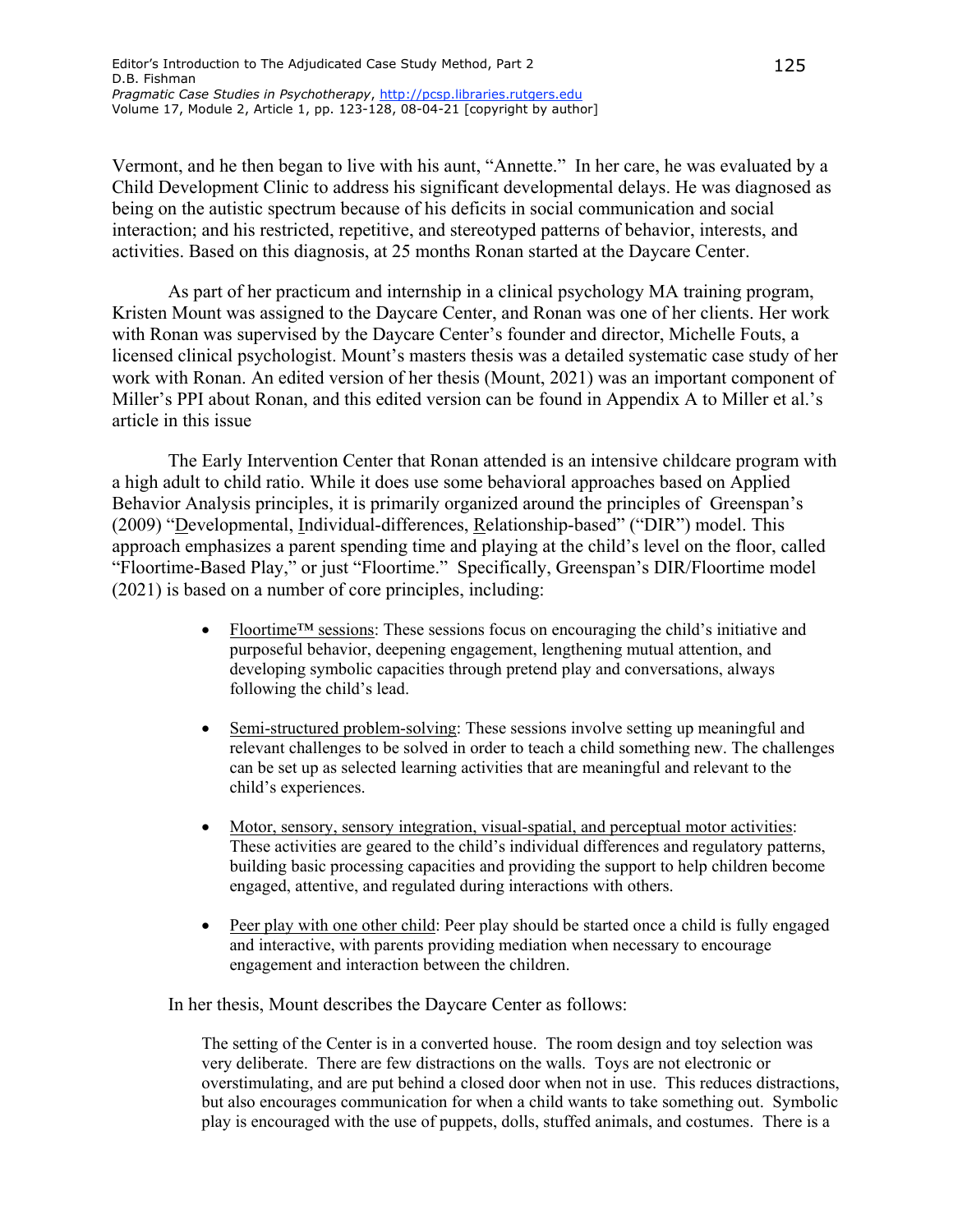rhythm to the day, but not a set schedule. The house is set on the top of a hill with a spacious meadow in the front and woods in the rear. Nearby is a dirt road leading to a river. Within a day, outdoor play, nature walks, or running through the field to climb on hay bales may ensue, depending on the needs and expressed desires of the children (Mount, 2021, p. 182).

### **ARTHUR BOHART'S "RESEARCH JURY METHOD"**

### *The Method*

In the second article in this issue, Arthur Bohart and his students, Lindsey Shenefiel and Marco Alejandro, review and analyze the case study of "Carl" and "Sandra." The couple, who were in marital conflict, were seen in 10 videotaped sessions of emotion-focused couple therapy (Johnson, 2004). The sessions were part of a published training case by therapist Rebecca Jorgensen [\(httpsth://drrebeccajorgensen.com/\)](https://drrebeccajorgensen.com/). Bohart, Shenefiel, and Alejandro (2021) analyzed the case of Carl and Sandra using Bohart's Research Jury Method (Bohart, Berry, & Wicks, 2011; Bohart & Humphreys, 2000; Bohart, Tallman, Byock, & Mackrill, 2011). Specifically, Bohart, Shenefiel, and Alejandro (2021) assumed the role of a three-judge jury in evaluating a number of claims about Carl and Sandra's therapy, such as whether they improved over the course of the treatment, and if so, whether the therapy was a causal agent in that change. An important focus is on what is considered evidence, in both scientific and judicial contexts, and how to use the qualitative information from the videos of Carl and Sandra's therapy in reaching epistemologically sound conclusions about the therapy.

#### *The Clinical Case and Setting*

Bohart et al. describe the reasons why Carl and Sandra first entered therapy:

 One of the major issues as presented by them … is where they live. [Carl and Sandra] are currently living in a recreational vehicle (RV) [in St. Louis] in an area where they do not feel safe. Sandra, in particular, hates this. Sandra owns an inn in Arkansas. … Carl does not want anything to do with the inn. Sandra does not want anything to do with Carl's house in St. Louis.

The second major issue is that Sandra does not feel that Carl sufficiently takes her wishes, needs, and safety into account.

The third issue is that, from Carl's point of view, he feels criticized, misunderstood, and that he cannot win. …

 One last note about the case: Both members of the couple are in an alcoholism recovery program … [and] both have previously been in therapy (Bohart et al., 2021, p. 218).interaction cycles

The Emotion-Focused Couple therapy that Jorgensen employed in working with Carl and Sandra provided treatment based on the notion that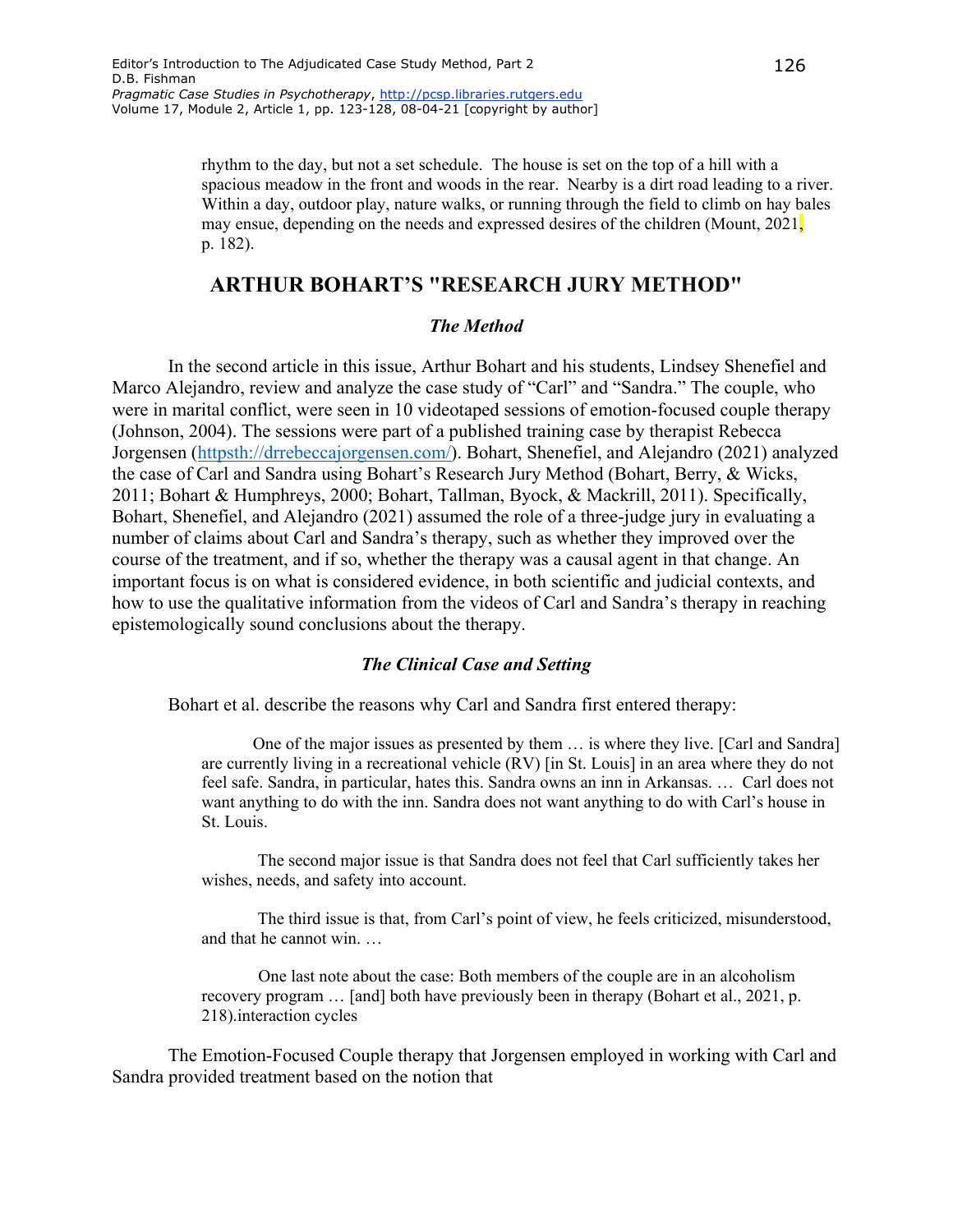couples are caught in dysfunctional interaction cycles, or patterns, that cause their problems. These dysfunctional interaction cycles are based on underlying attachment needs that are being frustrated or denied. The goal of the therapist is to empathically support the couple while helping them become aware of the pattern and of their underlying attachment needs (Bohart et al., 2021, p. 214).

# **COMMENTARY**

The issue concludes with a Commentary by Robert Elliott, Susan Stephen, and Anna Robinson (2021). This article begins with a review of the progress made in the adjudicated case study method since 2011 in terms of Miller's PPI Method, Bohart's Research Jury Method, and Elliott's own version, the "Hermeneutic Single Case Efficacy Design" (HSCED). The Commentary ends with a discussion of the value of the method and its prospects for further evolution across the variety of its versions.

### **REFERENCES**

- Bohart, A. C., Berry, M., & Wicks, C. (2011). Developing a systematic framework for utilizing discrete types of qualitative data as therapy research evidence**.** *Pragmatic Case Studies in Psychotherapy*, *7* (1), Article 9, 145-155. Available:<https://pcsp.libraries.rutgers.edu/>
- Bohart, A. C., & Humphreys, C. (2000, June). *A qualitative "adjudicational" model for assessing psychotherapy outcome.* Paper presented at the meeting of the International Society for Psychotherapy Research, Chicago, Illinois.
- Bohart, A.C., Shenefiel, L., & Alejandro, M. (2021). What can we learn about therapeutic change from case history data? The case of "Carl" and "Sandra." *Pragmatic Case Studies in Psychotherapy*, *17* (2), Article 3, 210-234. Available:<https://pcsp.libraries.rutgers.edu/>
- Bohart, A. C., Tallman, K., Byock, G., & Mackrill, T. (2011). The "Research Jury Method": The application of the jury trial model to evaluating the validity of descriptive and causal statements about psychotherapy process and outcome. *Pragmatic Case Studies in Psychotherapy, 7* (1), Article 8, 101-144. Available:<https://pcsp.libraries.rutgers.edu/>
- Bromley, D. B. (1986). *The case-study method in psychology and related disciplines*. Chichester: John Wiley & Sons Ltd.
- Elliott, R., Stephen, S., & Robinson, A. (2021). Commentary—Extending the Boundaries of Systematic Case Study Research: Conceptual and Methodological Issues. *Pragmatic Case Studies in Psychotherapy*, *17* (2), Article 4, 235-254. Available: <https://pcsp.libraries.rutgers.edu/>
- Fishman, D.B. (2011). A promising strategy for critically evaluating case studies: Introduction to an issue on the adjudicated case study method. *Pragmatic Case Studies in Psychotherapy, 7*(1), Article 1, 1-5. Available:<https://pcsp.libraries.rutgers.edu/>
- Johnson, S. (2004). *The practice of emotionally focused couple therapy: Creating connection.* New York: Routledge.
- Llewelyn, S. (1988). Psychological therapy as viewed by clients and therapists. *British Journal of Clinical Psychology, 27*, 223-238
- McLeod, J. (2010). *Case study research in counselling and psychotherapy*. London: Sage.